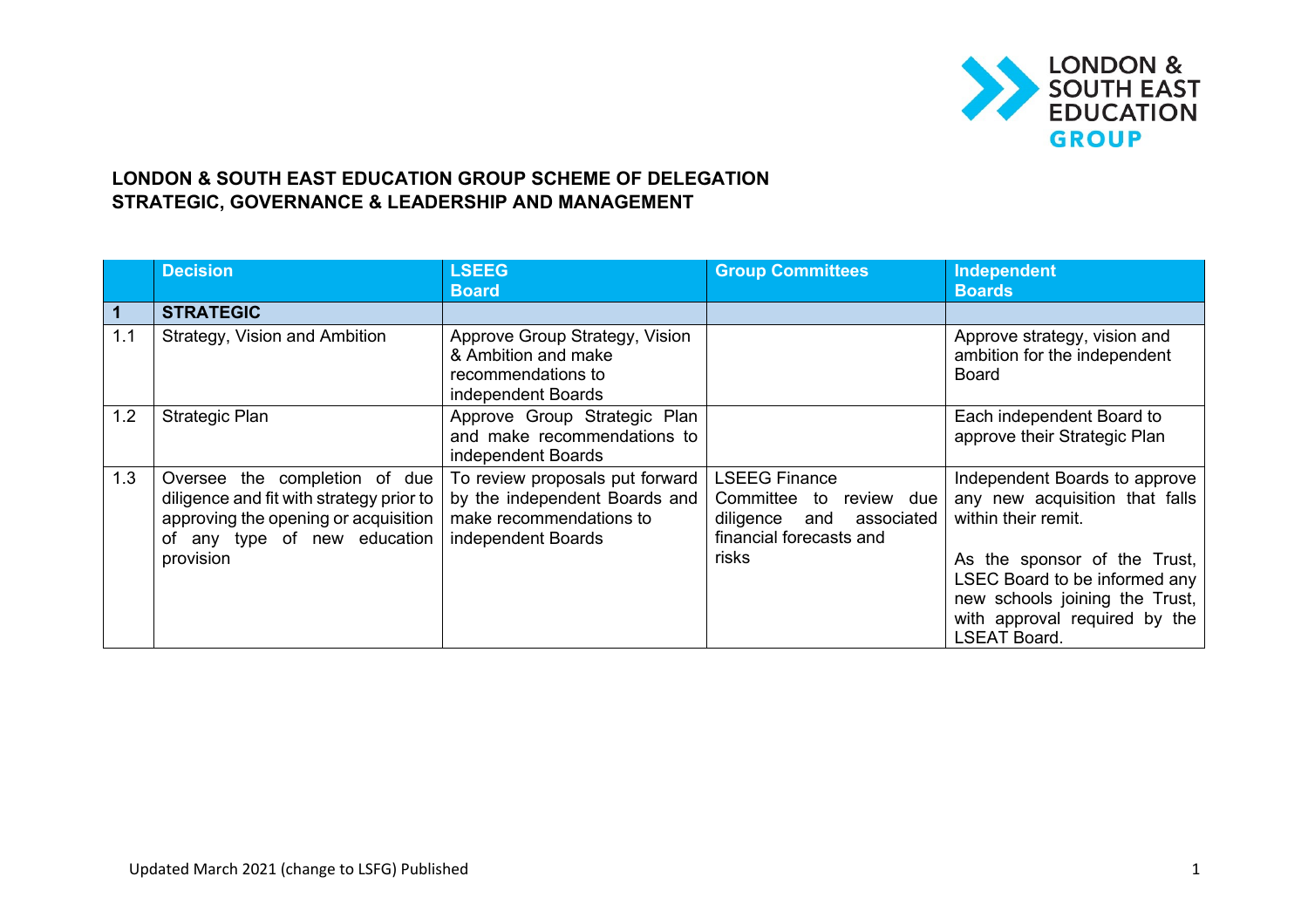

| $\overline{2}$ | <b>GOVERNANCE</b>                                                                     |                                                                                                                                                   |                                                                            |                                                                                                                                                                                                    |
|----------------|---------------------------------------------------------------------------------------|---------------------------------------------------------------------------------------------------------------------------------------------------|----------------------------------------------------------------------------|----------------------------------------------------------------------------------------------------------------------------------------------------------------------------------------------------|
| 2.1            | Establish Committees and approve  LSEEG Board to approve<br><b>Terms of Reference</b> |                                                                                                                                                   |                                                                            | Each independent Board to<br>delegate approval to the LSEEG<br>Group Board                                                                                                                         |
| 2.2            | <b>LSEEG Scheme of Delegation</b>                                                     | LSEEG Board to approve for<br>recommendation to each<br>independent Board to approve                                                              |                                                                            | Each Independent Board to<br>approve LSEEG Scheme of<br>Delegation<br>The Scheme of Delegation<br>between the LSEAT Trust Board<br>and the Trust's Local Governing<br>Bodies to be approved by the |
|                |                                                                                       |                                                                                                                                                   |                                                                            | <b>LSEAT Trust Board</b>                                                                                                                                                                           |
| 2.3            | <b>LSEEG Board Terms of Reference</b>                                                 | LSEEG Board to approve for<br>recommendation to each<br>independent Board to approve                                                              |                                                                            | Each Independent Board to<br>approve LSEEG Board Terms<br>of Reference                                                                                                                             |
| 2.4            | To appoint Governors and Trustees                                                     | LSEEG Board to retain strategic<br>oversight on Group membership<br>and to report any identified skills<br>gaps to the LSEEG Search<br>Committee. | <b>LSEEG Search Committee to</b><br>maintain oversight of<br>appointments. | 1) LSEC Board to approve<br><b>LSEC Governor</b><br>appointments<br>Members to approve LSEAT<br>2)<br><b>Trustees</b><br>3) LSEAT Board to approve<br><b>LSEAT Co-opted Trustees</b>               |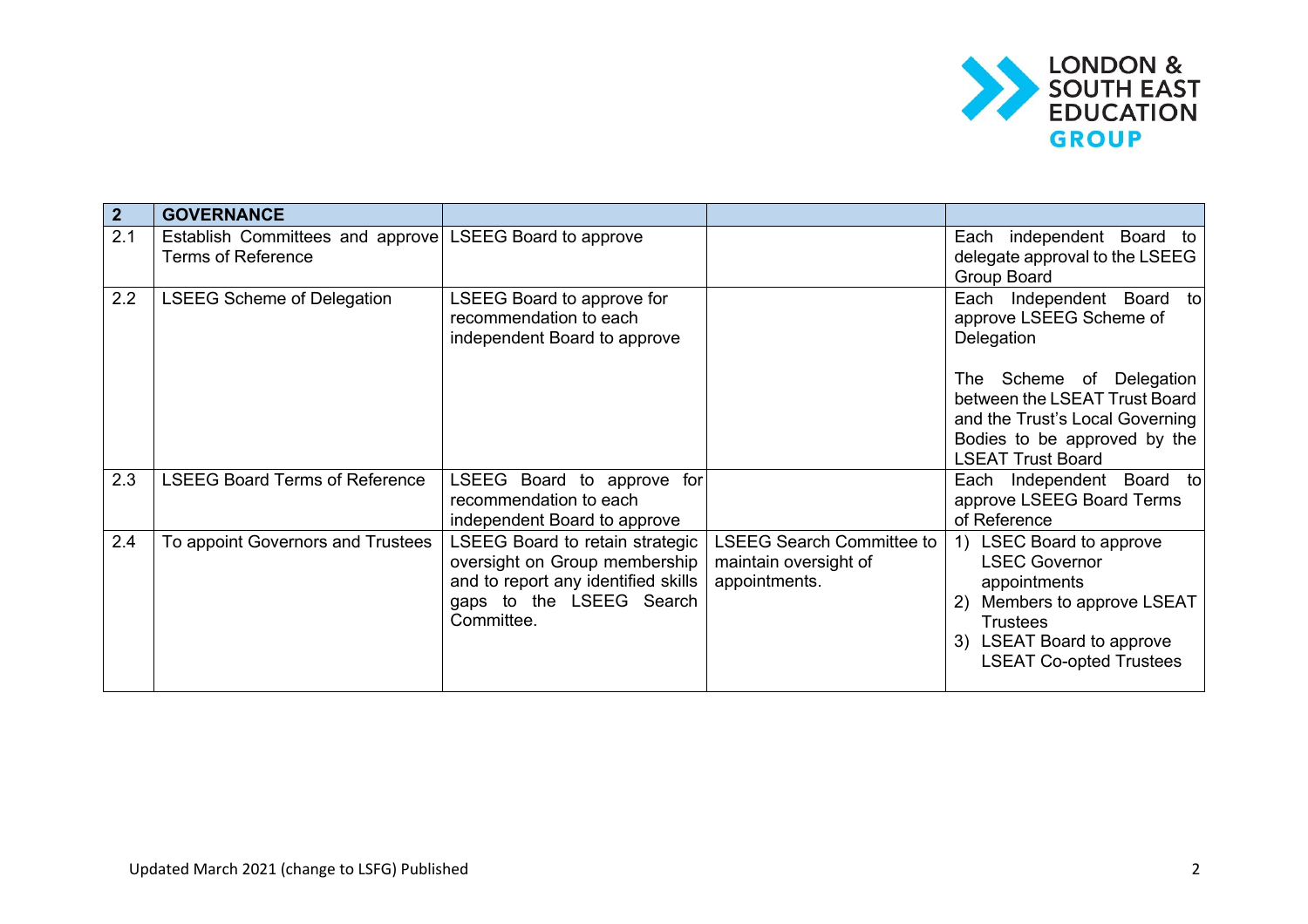

| 2.5 | To appoint Chairs & Vice Chairs                                                                 | LSEEG Board to retain strategic<br>oversight on Chairs and Vice<br>make any<br>Chairs and<br>to<br>recommendations to the LSEEG<br>Search Committee. | <b>LSEEG Search Committee to</b><br>maintain oversight of<br>appointment<br>recommendations. | LSEC Board to approve their<br>Chair and Vice Chair<br>appointments.<br>The sponsor body (LSEC) to<br>have oversight on appointment<br>of LSEAT Chair and Vice Chair. |
|-----|-------------------------------------------------------------------------------------------------|------------------------------------------------------------------------------------------------------------------------------------------------------|----------------------------------------------------------------------------------------------|-----------------------------------------------------------------------------------------------------------------------------------------------------------------------|
| 2.6 | Removal of<br>Governors/Trustees/Chairs and or<br><b>Vice Chairs</b>                            | LSEEG Board to retain strategic<br>oversight                                                                                                         | <b>LSEEG Search Committee to</b><br>make recommendations.                                    | Each independent Board to<br>approve.<br>The sponsor body (LSEC) for<br>LSEAT to have oversight on<br>removal of the Chair and Vice<br>Chair.                         |
| 2.7 | Appointment and dismissal of the<br><b>Accounting Officer and Senior Post</b><br><b>Holders</b> | LSEEG Board to retain strategic<br>oversight                                                                                                         |                                                                                              | Each independent Board to<br>approve.                                                                                                                                 |
| 2.8 | <b>Appoint Clerk</b>                                                                            | LSEEG Board to retain strategic<br>oversight on clerking<br>arrangements for the Group                                                               | <b>LSEEG Search Committee to</b><br>maintain oversight of<br>appointment<br>recommendations  | Each<br>independent<br>Board to<br>approve their clerking<br>arrangements                                                                                             |
| 2.9 | Approval of Group wide governance<br>policies                                                   | LSEEG Board to retain strategic<br>oversight on governance policies<br>and approve as appropriate.                                                   | <b>LSEEG Search Committee to</b><br>review and make<br>recommendations.                      | Each independent Board to<br>review and make<br>recommendations on<br>governance<br>policies that apply to them.                                                      |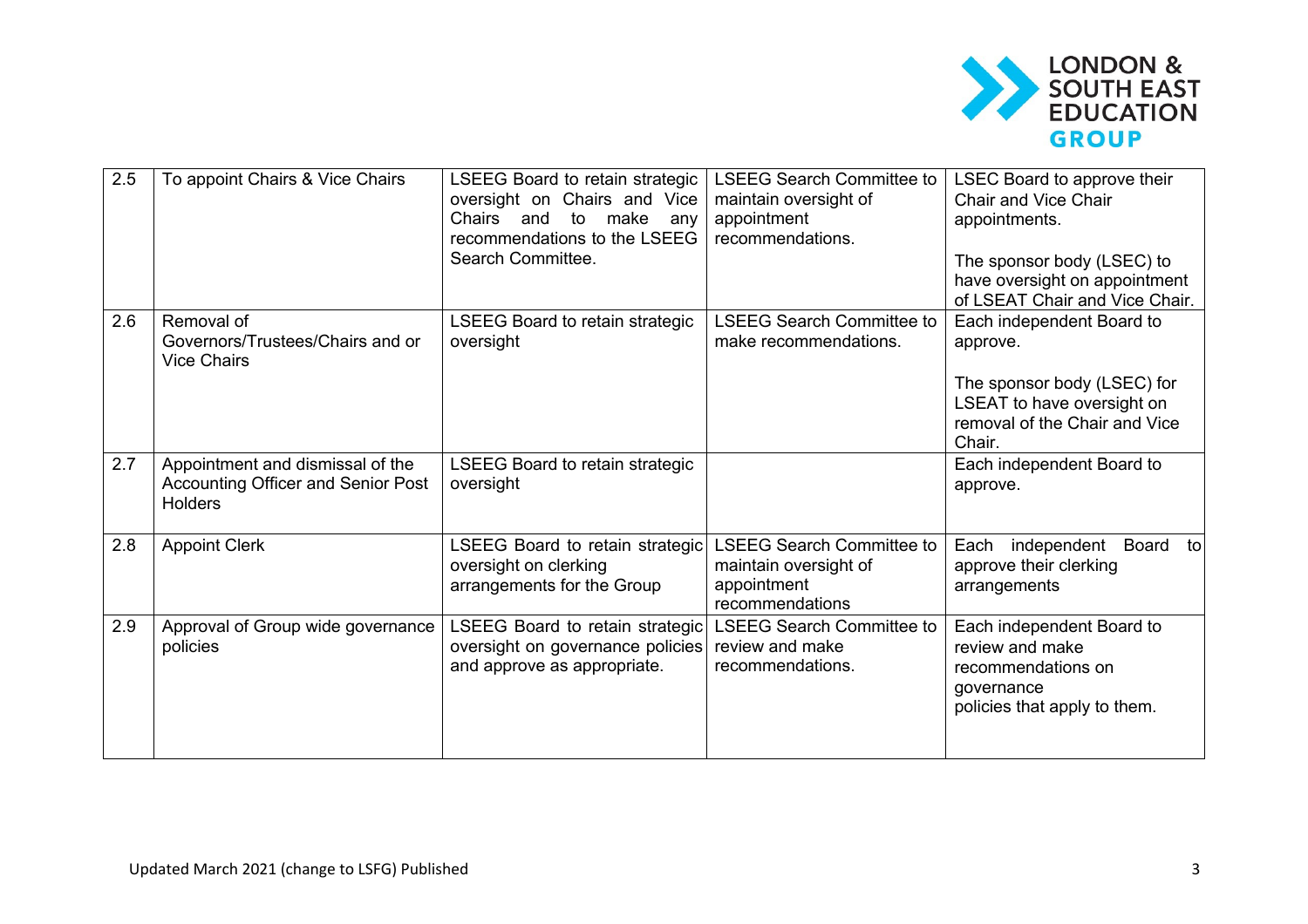

|      | <b>LEADERSHIP &amp; MANAGEMENT</b>                                                                                                                                                                 |                                              |                                                                                                     |                                                                                                                                             |
|------|----------------------------------------------------------------------------------------------------------------------------------------------------------------------------------------------------|----------------------------------------------|-----------------------------------------------------------------------------------------------------|---------------------------------------------------------------------------------------------------------------------------------------------|
| 2.10 | Oversee compliance with Charity<br>Law; Company Law, Instrument &<br>Articles of Government, Articles of<br>Association                                                                            | LSEEG Board to retain strategic<br>oversight |                                                                                                     | Each independent Board to<br>have ultimate responsibility for<br>compliance                                                                 |
| 2.11 | Oversee compliance with DfE (incl.<br>its executive agencies) as the<br>Secretary of State for Education is<br>the 'Principal Regulator' for all<br>Colleges of Further Education and<br>Academies | LSEEG Board to retain strategic<br>oversight |                                                                                                     | <b>LSEC Board and LSEAT Board</b><br>to have ultimate responsibility<br>for compliance with DfE and<br>Secretary of State for<br>Education. |
| 2.12 | Monitoring<br>safeguarding<br>the<br>arrangements including<br>matters<br>relating to PREVENT internet safety<br>and ensuring appropriate policies<br>are in place and are effective               | LSEEG Board to retain strategic<br>oversight |                                                                                                     | Each independent Board to<br>have ultimate responsibility for<br>compliance                                                                 |
| 2.13 | Pay & conditions of service - staff                                                                                                                                                                | LSEEG Board to retain strategic<br>oversight | <b>LSEEG Finance Committee</b><br>to review and make<br>recommendations through<br>proposed budgets | Each independent Board to<br>approve their budget                                                                                           |
| 2.14 | Pay & conditions of service of senior<br>post holders and Group Executive<br><b>Members</b>                                                                                                        | LSEEG Board to retain strategic<br>oversight | <b>LSEEG Remuneration</b><br>Committee: to review and<br>make recommendations                       | Each independent Board to<br>approve as appropriate.                                                                                        |
| 2.15 | <b>Health &amp; Safety</b>                                                                                                                                                                         | LSEEG Board to retain strategic<br>oversight |                                                                                                     | Each independent Board to<br>have ultimate responsibility for<br>compliance                                                                 |
| 2.16 | <b>Data Protection</b>                                                                                                                                                                             | LSEEG Board to retain strategic<br>oversight |                                                                                                     | Each independent Board to<br>have ultimate responsibility for<br>compliance                                                                 |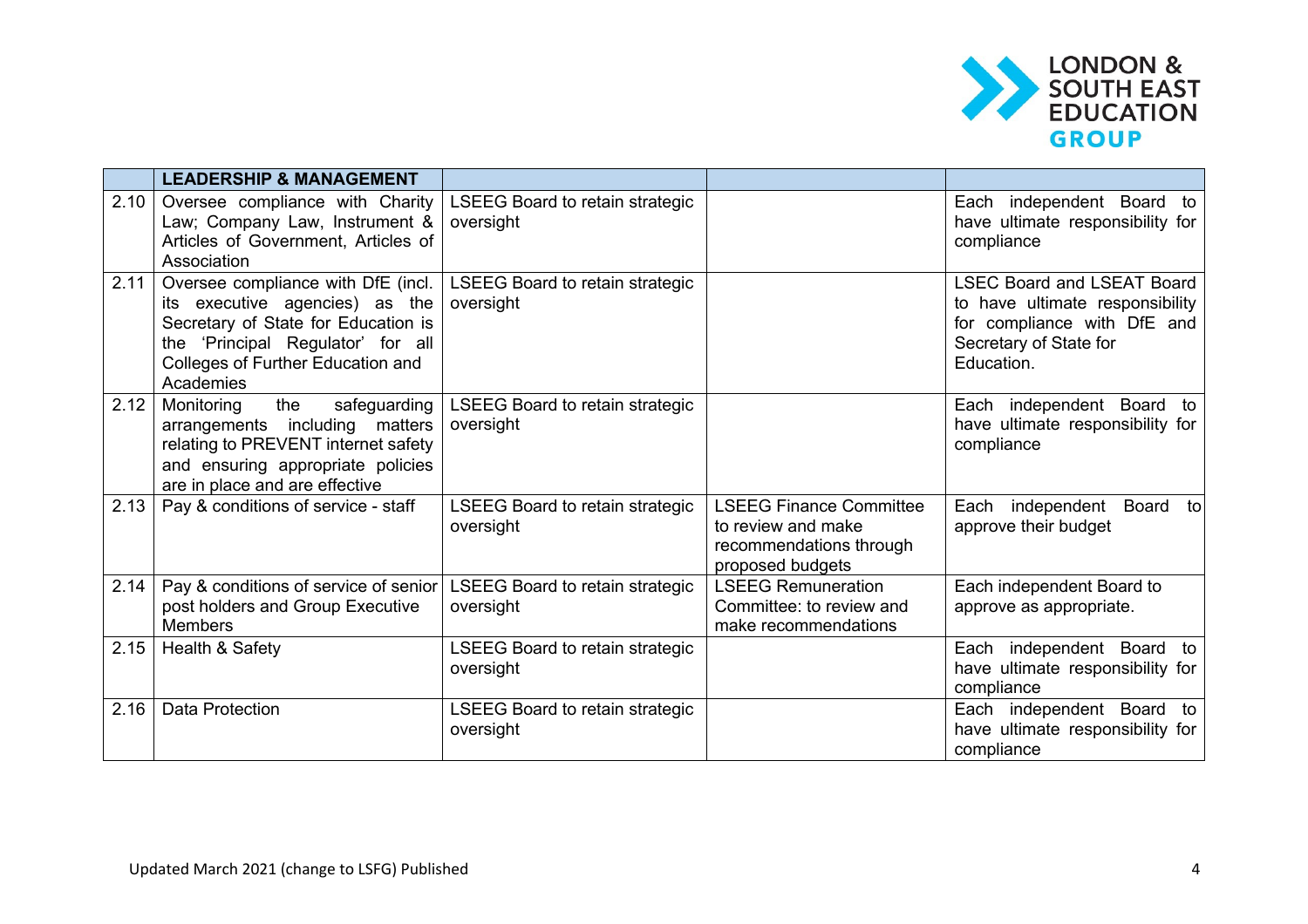

| 2.17 | <b>Equality &amp; Diversity</b>                                                         | LSEEG Board to retain strategic<br>oversight                                                      | independent Board to<br>Each<br>have ultimate responsibility for<br>compliance                                                   |
|------|-----------------------------------------------------------------------------------------|---------------------------------------------------------------------------------------------------|----------------------------------------------------------------------------------------------------------------------------------|
| 2.18 | Approval of the group policy matrix,<br>group policies, and policies for each<br>entity | LSEEG Board to retain strategic<br>oversight                                                      | Each independent Board to<br>approve where appropriate                                                                           |
| 2.19 | Responsibility for<br>the system of<br>internal control                                 | LSEEG Board to retain strategic<br>oversight                                                      | Each<br>independent Board to<br>have ultimate responsibility for<br>all aspects of internal control                              |
| 2.20 | Compliance with funding<br>agreements with the ESFA                                     | LSEEG Board to retain strategic<br>oversight                                                      | Each independent Board to<br>have ultimate responsibility for<br>compliance                                                      |
| 2.21 | Regularity and use of funds                                                             | LSEEG Board to retain strategic<br>oversight                                                      | Each independent Board to<br>have ultimate responsibility for<br>compliance                                                      |
| 2.22 | Responsibility for ensuring Value for<br>Money                                          | LSEEG Board to retain strategic<br>oversight and to agree<br>thel<br>strategy for Value for Money | Each independent Board to<br>operate within the Value for<br>Money principles set out in their<br>respective funding agreements. |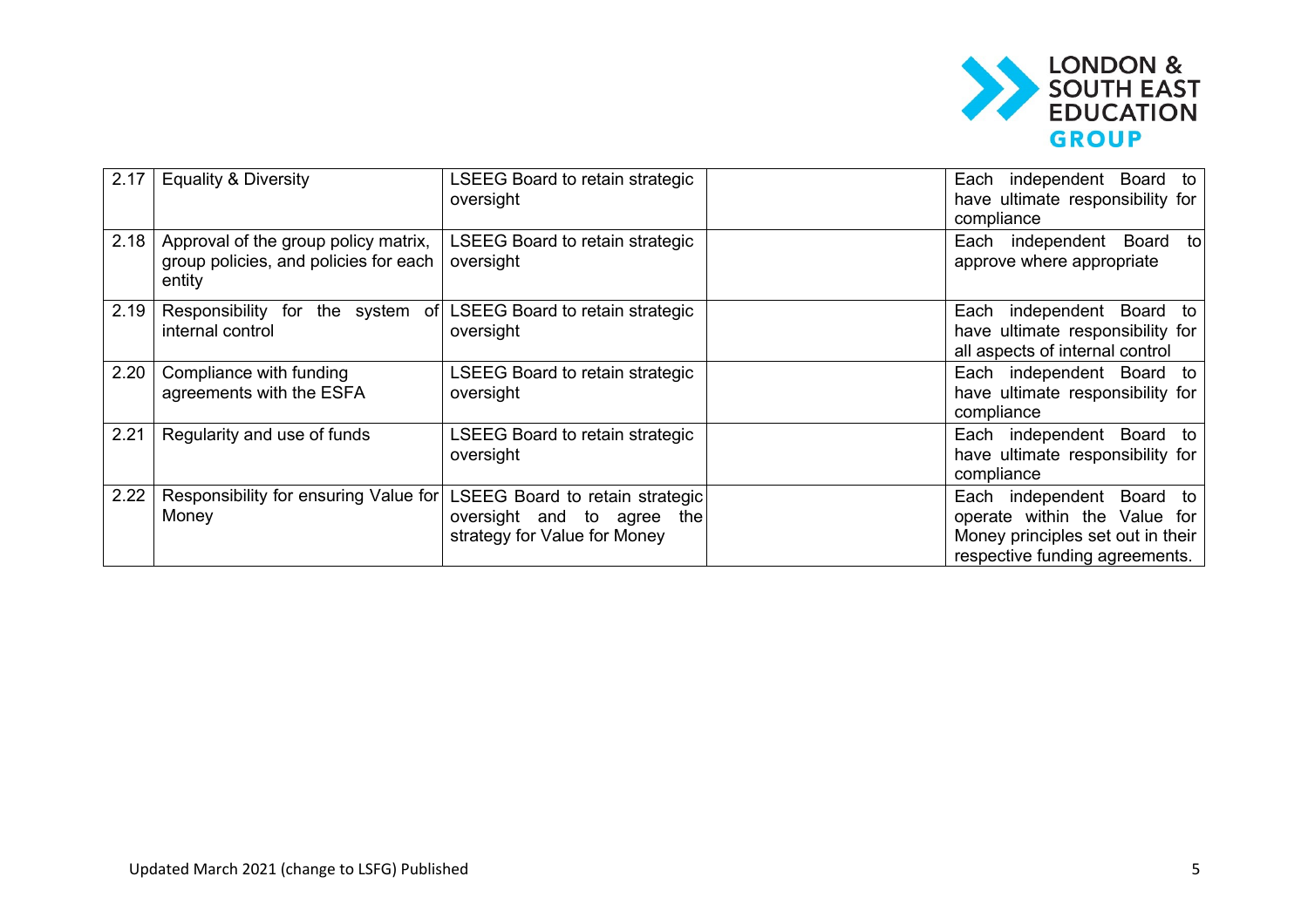

## L**ONDON & SOUTH EAST EDUCATION GROUP SCHEME OF DELEGATION QUALITY OF EDUCATION PROVISION**

| <b>Decision</b>                                                 | <b>Group</b><br><b>Board</b>                                                                                                                                                                                                                                                                                          | <b>LSEC Curriculum &amp;</b><br><b>Standards Committee</b><br><b>LSEAT Education</b><br><b>Performance &amp; Standards</b><br><b>Committee</b>                                                                                                                                        | <b>Independent</b><br><b>Boards</b>                                                                                                                                                                                                                                                                                                                                                                                                                                                                                                                                                                                          |
|-----------------------------------------------------------------|-----------------------------------------------------------------------------------------------------------------------------------------------------------------------------------------------------------------------------------------------------------------------------------------------------------------------|---------------------------------------------------------------------------------------------------------------------------------------------------------------------------------------------------------------------------------------------------------------------------------------|------------------------------------------------------------------------------------------------------------------------------------------------------------------------------------------------------------------------------------------------------------------------------------------------------------------------------------------------------------------------------------------------------------------------------------------------------------------------------------------------------------------------------------------------------------------------------------------------------------------------------|
| Setting Strategy, Setting KPIs<br>and Monitoring of performance | LSEEG Board to propose the<br>strategy and Education/quality<br>KPIs for each independent Board<br>and to recommend these for<br>approval.<br>Agreed parameters to be in place<br>to deal with any issue of non-<br>compliance or non-performance<br>against the set strategy and KPIs<br>approved by the LSEEG Board | <b>LSEC Curriculum and</b><br><b>Standards Committee and</b><br><b>LSEAT Education</b><br>Performance & Standards<br>Committee, to monitor<br>performance of each<br>independent Board against<br>the agreed strategy and<br>Education/quality KPIs set for<br>the independent Board. | Each independent Board to<br>approve the recommendations<br><b>LSEC</b><br>either<br>the<br>from<br>&<br>Standards<br>Curriculum<br><b>Committee or LSEAT Education</b><br><b>Standards</b><br>Performance<br>&<br>Committee as appropriate.<br>Each independent Board to<br>monitor performance against<br>the set strategy and KPIs and to<br>receive reports from the LSEC<br>&<br>Curriculum<br><b>Standards</b><br>Committee or LSEAT Education<br>&<br><b>Standards</b><br>Performance<br>Committee. on performance.<br>Any significant non-performance<br>against the set strategy/KPIs to<br>be reported by the LSEC |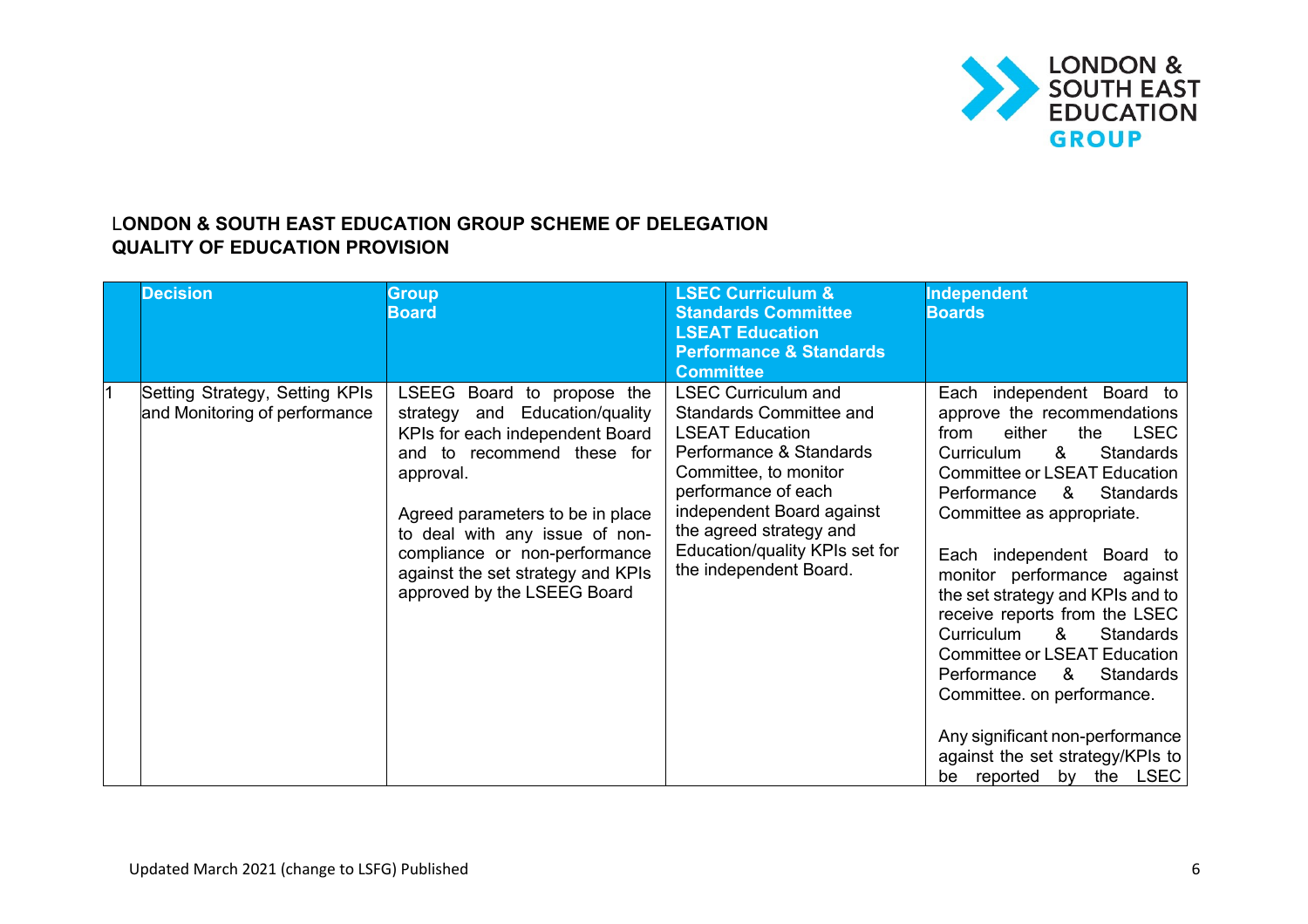

|                |                                                                                             |                                                                                                |                                                                                                                                                                                                                                                                                                                               | Curriculum<br>&<br><b>Standards</b><br>Committee or LSEAT Education<br>&<br>Standards<br>Performance<br>Committee to the Independent<br>Boards and LSEEG Board.                                                                                        |
|----------------|---------------------------------------------------------------------------------------------|------------------------------------------------------------------------------------------------|-------------------------------------------------------------------------------------------------------------------------------------------------------------------------------------------------------------------------------------------------------------------------------------------------------------------------------|--------------------------------------------------------------------------------------------------------------------------------------------------------------------------------------------------------------------------------------------------------|
| $\overline{2}$ | Quality of teaching, learning<br>assessment, and<br>the<br>&<br>student experience          | LSEEG Board to propose KPIs<br>and maintain an oversight                                       | <b>LSEC</b><br>Curriculum<br>and<br><b>Standards</b><br>Committee<br>and<br><b>LSEAT</b><br>Education<br>& Standards<br>Performance<br>Committee<br>monitor<br>to<br>of<br>performance<br>each<br>Board<br>independent<br>against<br>the agreed<br>strategy<br>and<br>Education/quality KPIs set for<br>the independent Board | Each independent Board to<br>approve their KPIs, to monitor<br>performance against the KPIs<br>as recommended by the LSEC<br>Curriculum<br>Standards<br>&<br><b>LSEAT</b><br>Committee<br>and<br>Education<br>Performance<br>&<br>Standards Committee. |
| 3              | Self Assessment / Self<br>Evaluation                                                        | To<br>the<br>note<br>self<br>annual<br>assessments agreed by each of<br>the independent Boards | <b>LSEEG</b><br>Curriculum<br>and<br>Committee<br>Standards<br>and<br><b>LSEAT</b><br>Education<br>& Standards<br>Performance<br>Committee to review and<br>recommend Self-Assessment<br>or Self Evaluation Reports to<br>each independent Board                                                                              | Each independent Board to<br>approve their annual self-<br>assessment<br>report<br>as<br>recommended by the LSEC<br>&<br><b>Standards</b><br>Curriculum<br><b>LSEAT</b><br>Committee<br>and<br>Education<br>Performance<br>- &<br>Standards Committee. |
| 4              | Monitor the impact of<br><b>Quality Improvement Plans</b><br>or School Development<br>Plans | LSEEG Board to retain strategic<br>oversight                                                   | <b>LSEEG</b><br>Curriculum<br>and<br>Committee<br><b>Standards</b><br>and<br><b>LSEAT Education Performance</b><br>Standards Committee<br>&<br>to<br>monitor and review progress of<br>Quality<br>Improvement<br>Plans/School<br>Development                                                                                  | Each independent Board to<br>their<br>approve<br>Quality<br>Improvement Plan<br>and to<br>monitor implementation of the<br>Quality<br>Improvement<br>Plans/School<br>Development<br>Plans as recommended by the                                        |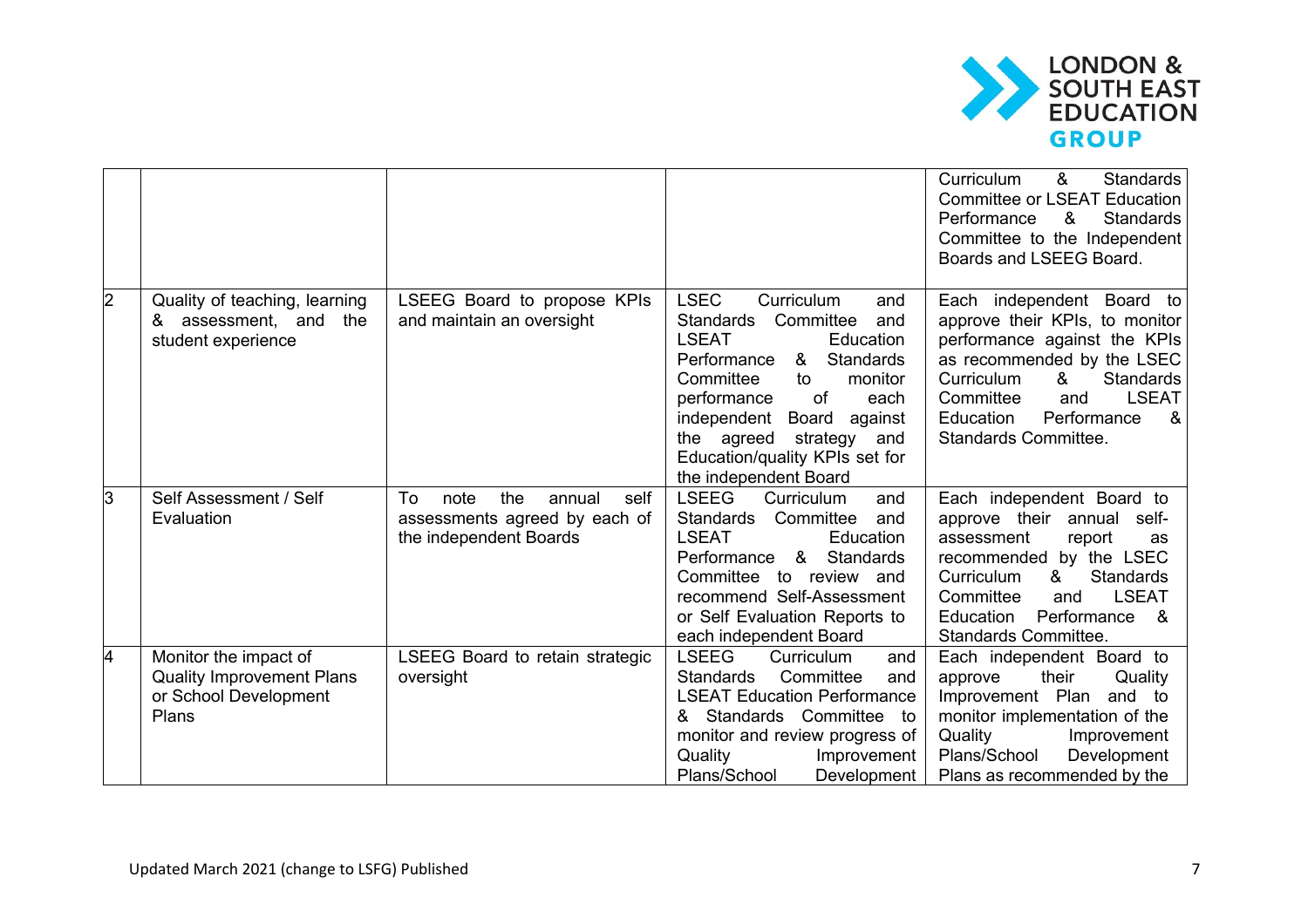

| 5              | Scrutinise<br>provide<br>and<br>robust challenge on seeking<br>continuous<br>improvements                                                                                                      | LSEEG Board to retain strategic<br>oversight | Plans<br>Independent<br>each<br>to<br>Board.                                                                                                                                                                                                    | <b>LSEC Curriculum &amp; Standards</b><br><b>LSEAT</b><br>Committee<br>or<br>Education<br>Performance<br>- &<br>Standards Committee.<br>Ultimate responsibility for each<br>independent Board                                 |
|----------------|------------------------------------------------------------------------------------------------------------------------------------------------------------------------------------------------|----------------------------------------------|-------------------------------------------------------------------------------------------------------------------------------------------------------------------------------------------------------------------------------------------------|-------------------------------------------------------------------------------------------------------------------------------------------------------------------------------------------------------------------------------|
|                | for all aspects of the pupil<br>and student experience                                                                                                                                         |                                              |                                                                                                                                                                                                                                                 |                                                                                                                                                                                                                               |
| 6              | <b>OFSTED Readiness</b>                                                                                                                                                                        | LSEEG Board to retain strategic<br>oversight | <b>LSEC</b><br>Curriculum<br>and<br>Committee<br><b>Standards</b><br>and<br><b>LSEAT Education Performance</b><br>& Standards Committee<br>to<br>monitor<br>readiness<br>and<br>inspection<br>plans for<br>each<br>independent Board.           | Each independent Board to<br>ensure Ofsted readiness for<br>inspection as recommended<br>by the LSEC Curriculum &<br>Committee<br>Standards<br>or<br><b>LSEAT</b><br>Education<br>Performance &<br>Standards<br>Committee.    |
| $\overline{7}$ | Education Policy change -<br>Keeping strategic oversight<br>policy<br>change<br>οf<br>in<br>education and ensuring that<br>policies and practices across<br>the Group keep pace with<br>change | LSEEG Board to retain strategic<br>oversight | <b>LSEC</b><br>Curriculum<br>and<br>Committee<br><b>Standards</b><br>and<br><b>LSEAT Education Performance</b><br>& Standards Committee to<br><b>Monitor</b><br>and<br>recommend<br>changes to educational policy to<br>each independent Board. | Each independent Board to<br>make required changes to<br>their policies and practices in<br>light of any changes to<br><b>Education Policy</b>                                                                                |
| 8              | <b>Curriculum Review &amp;</b><br>Planning                                                                                                                                                     | LSEEG Board to retain strategic<br>oversight | <b>LSEC</b><br>Curriculum<br>and<br>Committee<br><b>Standards</b><br>and<br><b>LSEAT Education Performance</b><br>& Standards Committee<br>to<br>report and recommend<br>on<br>curriculum<br>planning<br>and                                    | Each independent Board to<br>review and approve<br>the<br>recommendations of the LSEC<br>Curriculum<br>Standards<br>and<br><b>LSEAT</b><br>Committee<br><sub>or</sub><br>Education Performance<br>- &<br>Standards Committee. |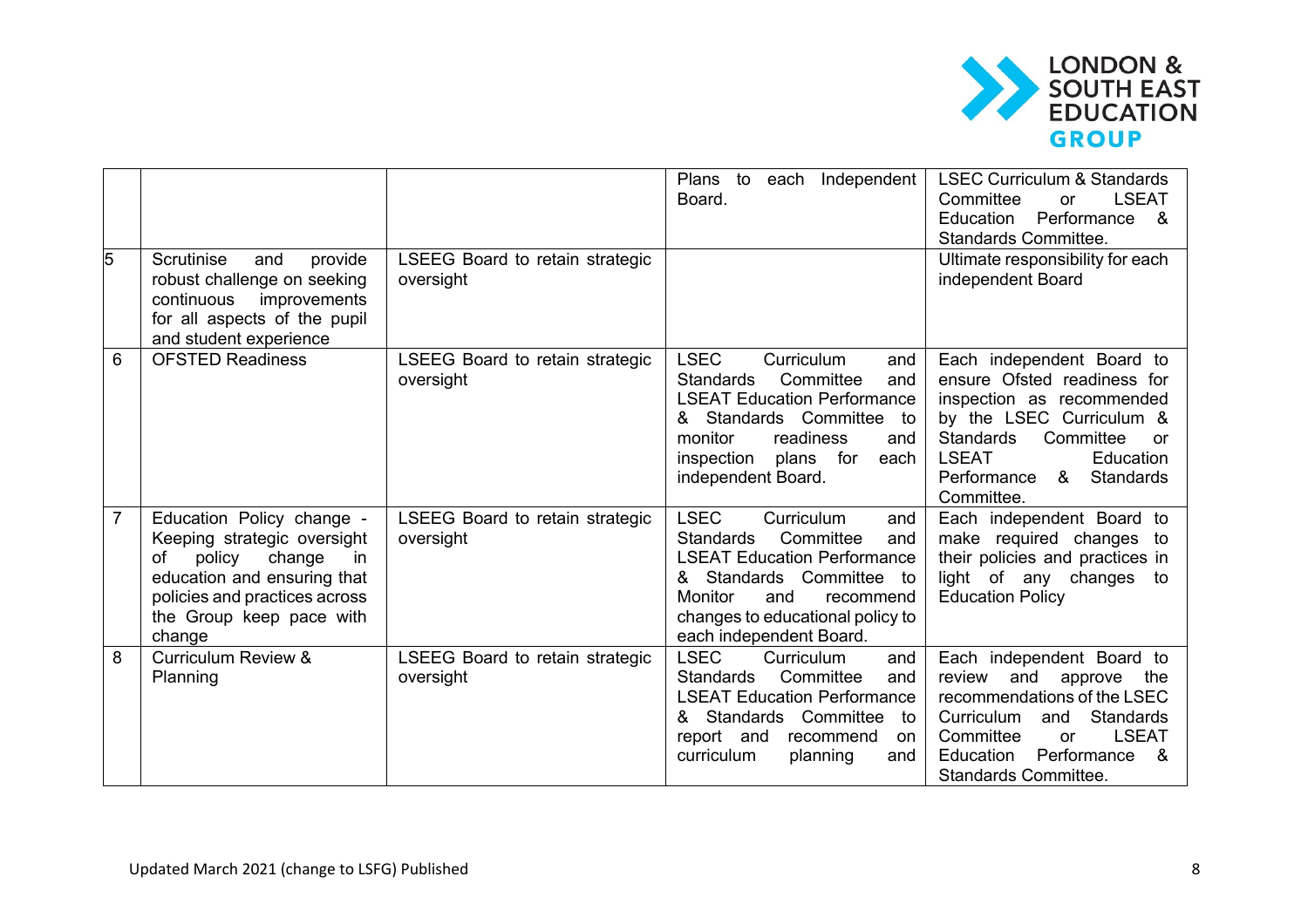

|    |                                                    |                                              | qualification reform<br>each<br>to<br>independent Board.                                                                                                                                                                                    |                                                                                                                                                                                                                                                                                  |
|----|----------------------------------------------------|----------------------------------------------|---------------------------------------------------------------------------------------------------------------------------------------------------------------------------------------------------------------------------------------------|----------------------------------------------------------------------------------------------------------------------------------------------------------------------------------------------------------------------------------------------------------------------------------|
| 9  | Pupil, Parent or Student<br><b>Voice and Views</b> | LSEEG Board to retain strategic<br>oversight | <b>LSEC</b><br>Curriculum<br>and<br>Standards Committee<br>and<br><b>LSEAT Education Performance</b><br>Standards Committee<br>$\mathcal{R}$<br>to<br>monitor and report on Pupil,<br>Parent or Student voice to each<br>independent Board. | Each independent Board to<br>approve their arrangements<br>for the 'Pupil, Parent or<br>Student Voice' and to ensure<br>monitoring and reporting at the<br><b>LSEC Curriculum &amp; Standards</b><br>Committee<br>LSEAT<br>or<br>Education Performance &<br>Standards Committee. |
| 10 | <b>Employer Voice/Employer</b><br><b>Views</b>     | LSEEG Board to retain strategic<br>oversight | <b>LSEC</b><br>Curriculum<br>and<br><b>Standards</b><br>Committee<br>to<br>monitor and report on Employer<br>Voice to each independent<br><b>Board</b>                                                                                      | Each independent Board to<br>approve their arrangements<br>for the 'Employer Voice' and to<br>monitor                                                                                                                                                                            |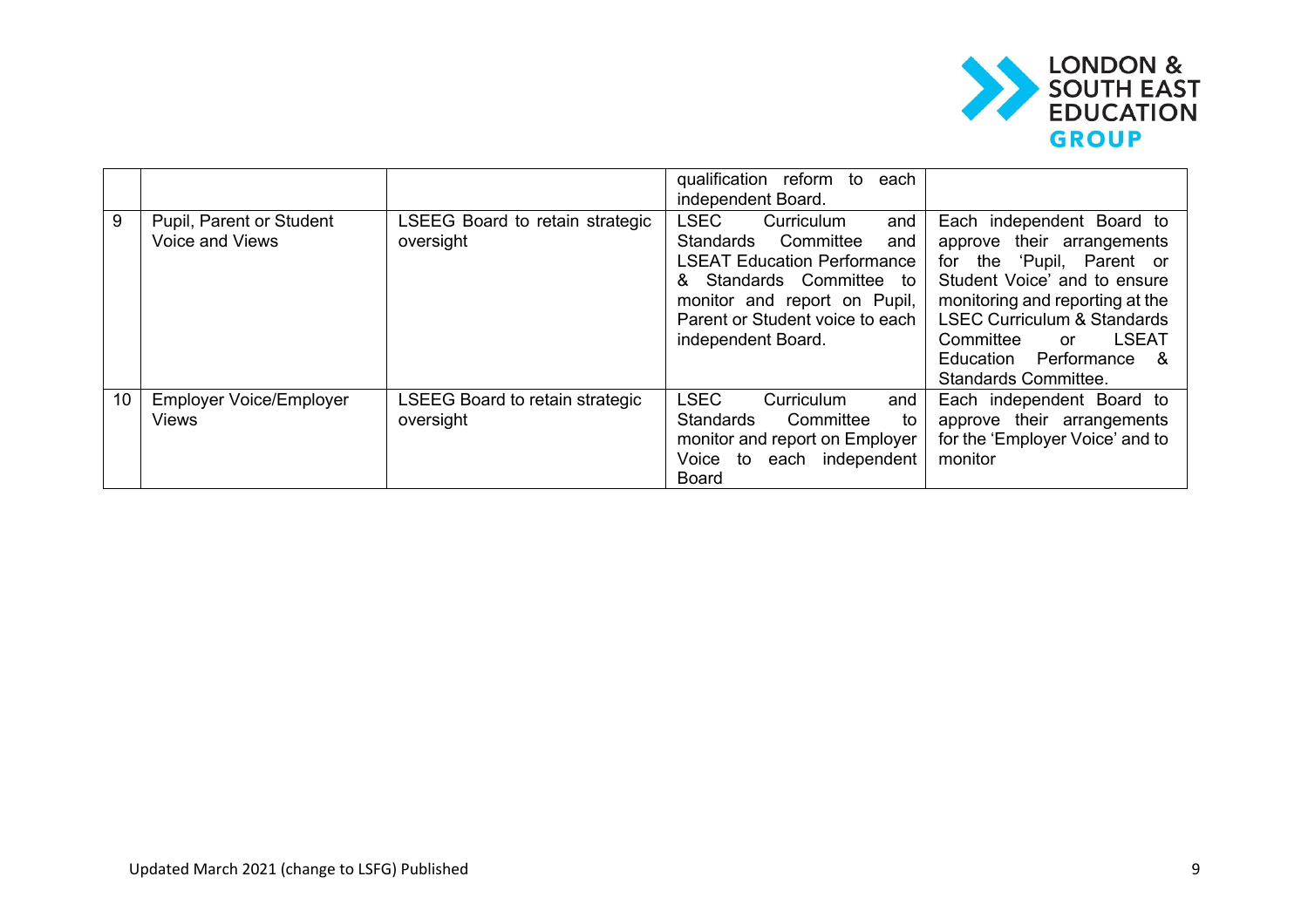

## **LONDON & SOUTH EAST EDUCATION GROUP SCHEME OF DELEGATION FINANCIAL DECISIONS**

|   | <b>Financial Decision</b>                                  | <b>LSEEG</b><br><b>Board</b>                                                                                                                                                                                                                                              | <b>LSEEG Finance Committee</b>                                                                                                                                               | <b>Independent Boards</b>                                                                                                    |
|---|------------------------------------------------------------|---------------------------------------------------------------------------------------------------------------------------------------------------------------------------------------------------------------------------------------------------------------------------|------------------------------------------------------------------------------------------------------------------------------------------------------------------------------|------------------------------------------------------------------------------------------------------------------------------|
|   | The annual budget and out-<br>turn forecasts               | LSEEG Board to monitor against<br>the agreed KPIs<br>for each<br>independent Board.<br>Agreed parameters to be in place<br>to deal with any issue of non-<br>compliance or non-performance<br>against the strategy and KPIs<br>proposed by the Group Board -<br>see below | <b>LSEEG Finance Committee to</b><br>monitor performance of each<br>independent Board against the<br>agreed strategy and financial<br>KPIs set for the independent<br>Board. | Each independent Board to draft<br>and approve their budget in line<br>with the strategy and financial<br>KPI <sub>s</sub> . |
| 2 | The<br>annual<br>capital development.                      | capital LSEEG Board<br>to<br>monitor the<br>expenditure and any major capital strategy and capital KPIs<br>for each independent Board.                                                                                                                                    | <b>LSEEG Finance Committee to</b><br>monitor performance of each<br>independent Board against the<br>agreed strategy and KPIs set for<br>the independent Board.              | Each independent Board to draft<br>and approve their capital budget in<br>line with the strategy and KPIs.                   |
| 3 | Increases in the approved<br>surplus/deficit for the year. | To monitor against the agreed KPIs                                                                                                                                                                                                                                        | <b>LSEEG Finance Committee to</b><br>recommend to independent<br><b>Boards</b>                                                                                               | Each<br>independent<br><b>Board</b><br>to<br>any changes<br>their<br>approve<br>to<br>budgets                                |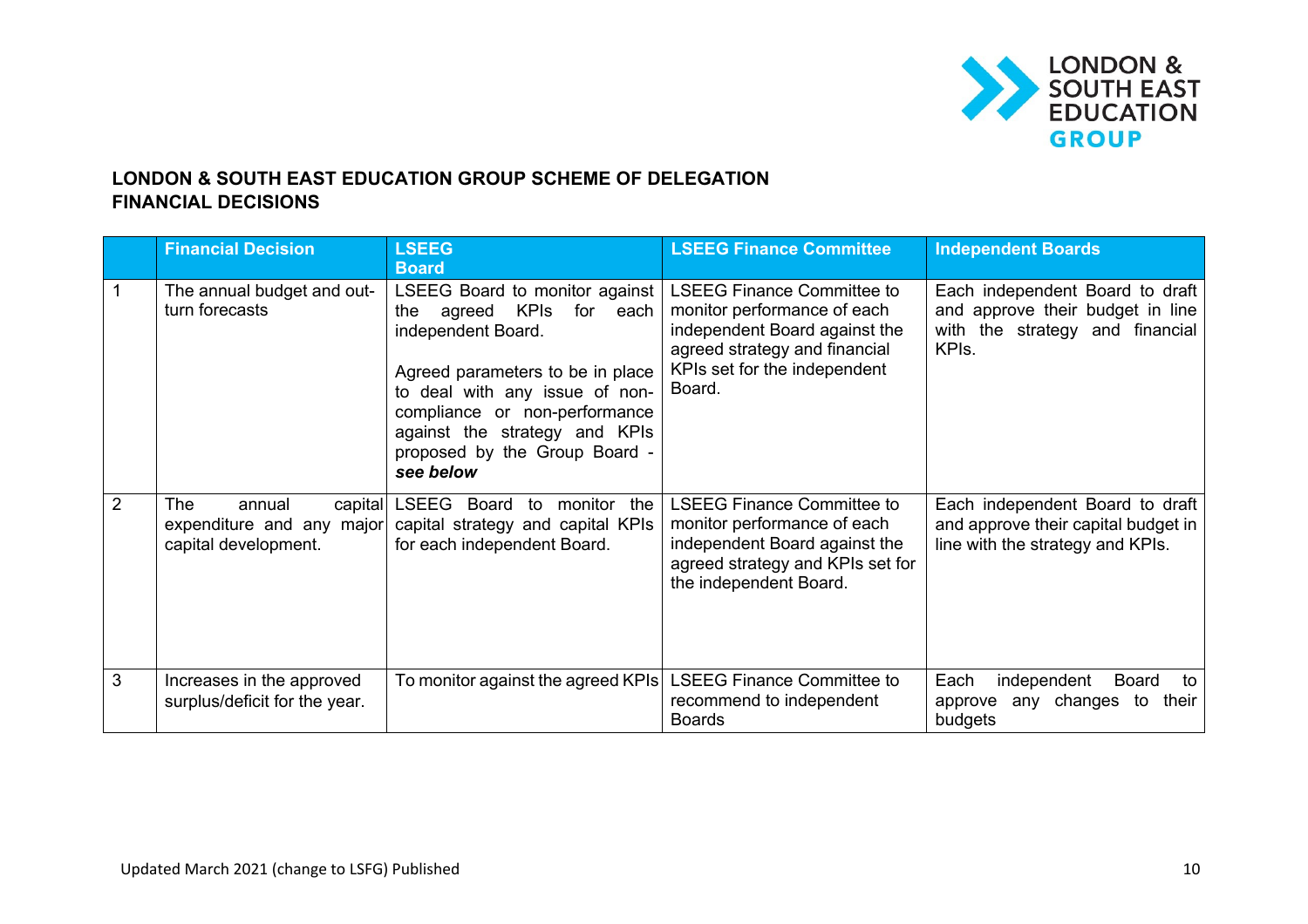

| $\overline{4}$ | Increases to the annual<br>capital expenditure budget                       | To be notified of increases above<br>£1.5 $m$ as<br>recommended<br>by<br>independent Boards | <b>LSEEG Finance Committee to</b><br>recommend to independent<br><b>Boards</b>                                                                                                                                                                                                                                | Independent Boards to approve<br>increases above £50k. Group CFO<br>have delegated<br>authority<br>to<br>approve up to £50k.  |
|----------------|-----------------------------------------------------------------------------|---------------------------------------------------------------------------------------------|---------------------------------------------------------------------------------------------------------------------------------------------------------------------------------------------------------------------------------------------------------------------------------------------------------------|-------------------------------------------------------------------------------------------------------------------------------|
| 5              | The.<br>Plan including KPIs and strategic oversight<br>financial forecasts. | Three Year Financial LSEEG Board to retain                                                  | <b>LSEEG Finance Committee to</b><br>scrutinise financial budget and<br>plans prior to approval by the<br>independent Boards.<br><b>LSEEG Finance Committee to</b><br>monitor performance on behalf of<br>the independent Boards against<br>the strategy and financial KPIs<br>set for the independent Board. | LSEAT and LSEC Boards to draft<br>and approve their 3 Year Financial<br>Plan in line with the strategy and<br>financial KPIs. |
| 6              | The year-end financial<br>statements.                                       | <b>LSEEG Board to retain</b><br>strategic oversight                                         | LSEEG Audit Committee<br>to<br>make<br>approval<br>recommendations<br>to<br>independent Boards                                                                                                                                                                                                                | Each<br>independent<br><b>Board</b><br>to<br>approve their Financial Statements                                               |
| 7              | <b>Fixed Asset &amp; Depreciation</b><br>accounting policies                | LSEEG Board to retain strategic<br>oversight                                                | <b>LSEEG Finance Committee to</b><br>make recommendations to<br>independent Boards on<br>accounting policies                                                                                                                                                                                                  | Each<br>independent<br><b>Board</b><br>to<br>approve their accounting policies                                                |
| 8              | Individual bad debt write offs                                              | LSEEG Board to retain strategic<br>oversight                                                | £75k to £100k requires LSEEG<br>Finance Committee approval                                                                                                                                                                                                                                                    | Independent Boards to approve any<br>bad debt over £100k.                                                                     |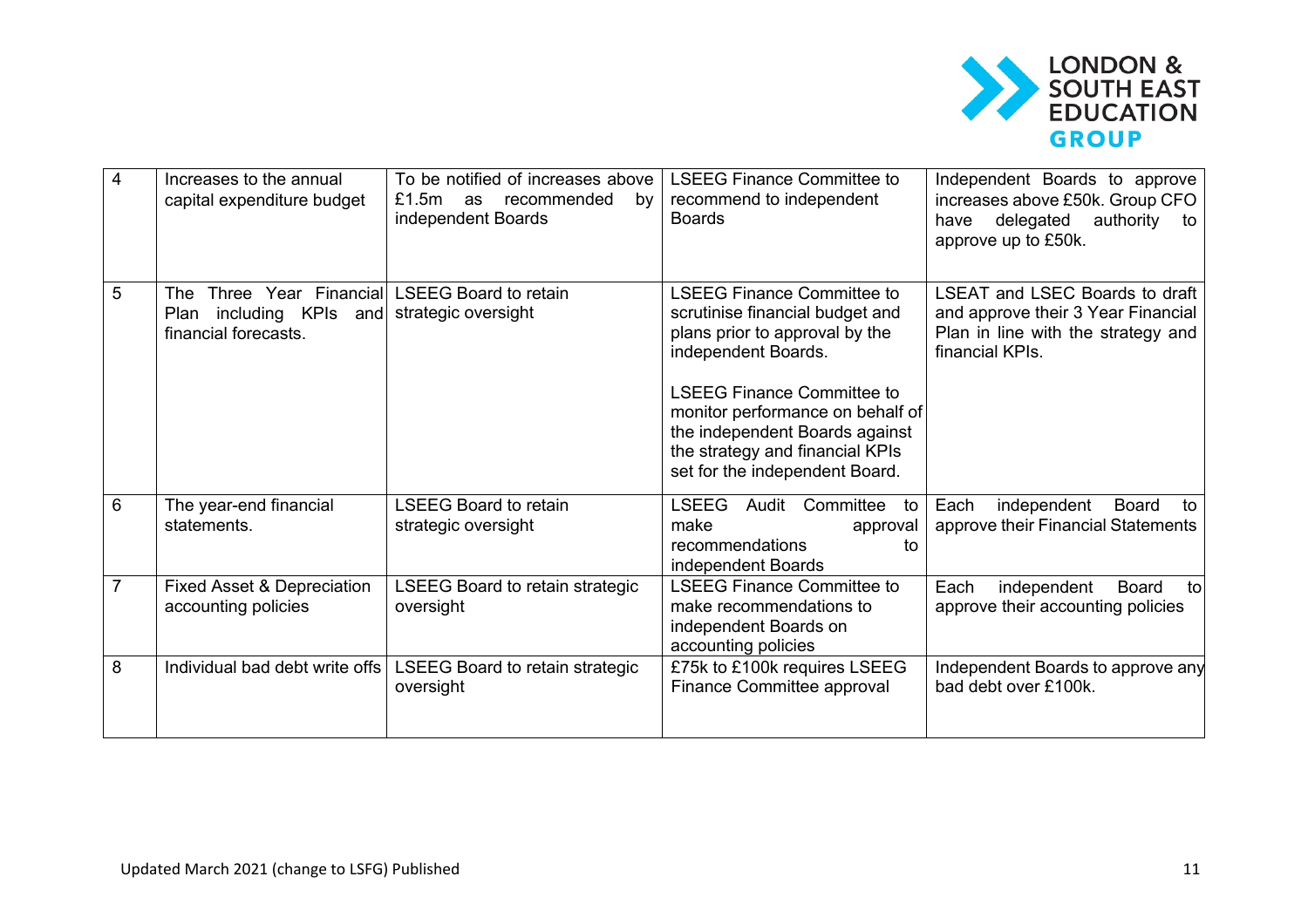

| 9               | Approval<br>of contracts,<br>orders,<br>leases,<br>hire<br>purchases commitments<br>and tender arrangements | £1m - to £1.5m to be approved by<br><b>LSEEG Finance Committee</b>                                                                | Below £1m the Group CEO/Group<br>CFO have delegated authority to<br>approve.<br>$£1m - to £1.5m$ to be recommended<br>to the LSEEG Finance Committee<br>for approval<br>£1.5m and above and above to be<br>approved by the Independent<br><b>Boards</b> |
|-----------------|-------------------------------------------------------------------------------------------------------------|-----------------------------------------------------------------------------------------------------------------------------------|---------------------------------------------------------------------------------------------------------------------------------------------------------------------------------------------------------------------------------------------------------|
| 10 <sup>°</sup> | buildings, or the leasing of oversight<br>any land and buildings                                            | The acquisition of any land or LSEEG Board to retain strategic £100k to £150k to be approved by<br><b>LSEEG Finance Committee</b> | £100k<br>Below<br>the<br>Group<br>CEO/Group CFO have delegated<br>authority to approve.<br>£100k to £150k to be recommended<br>to the LSEEG Finance Committee<br>for approval<br>£150k and above to be approved by<br>the Independent Boards.           |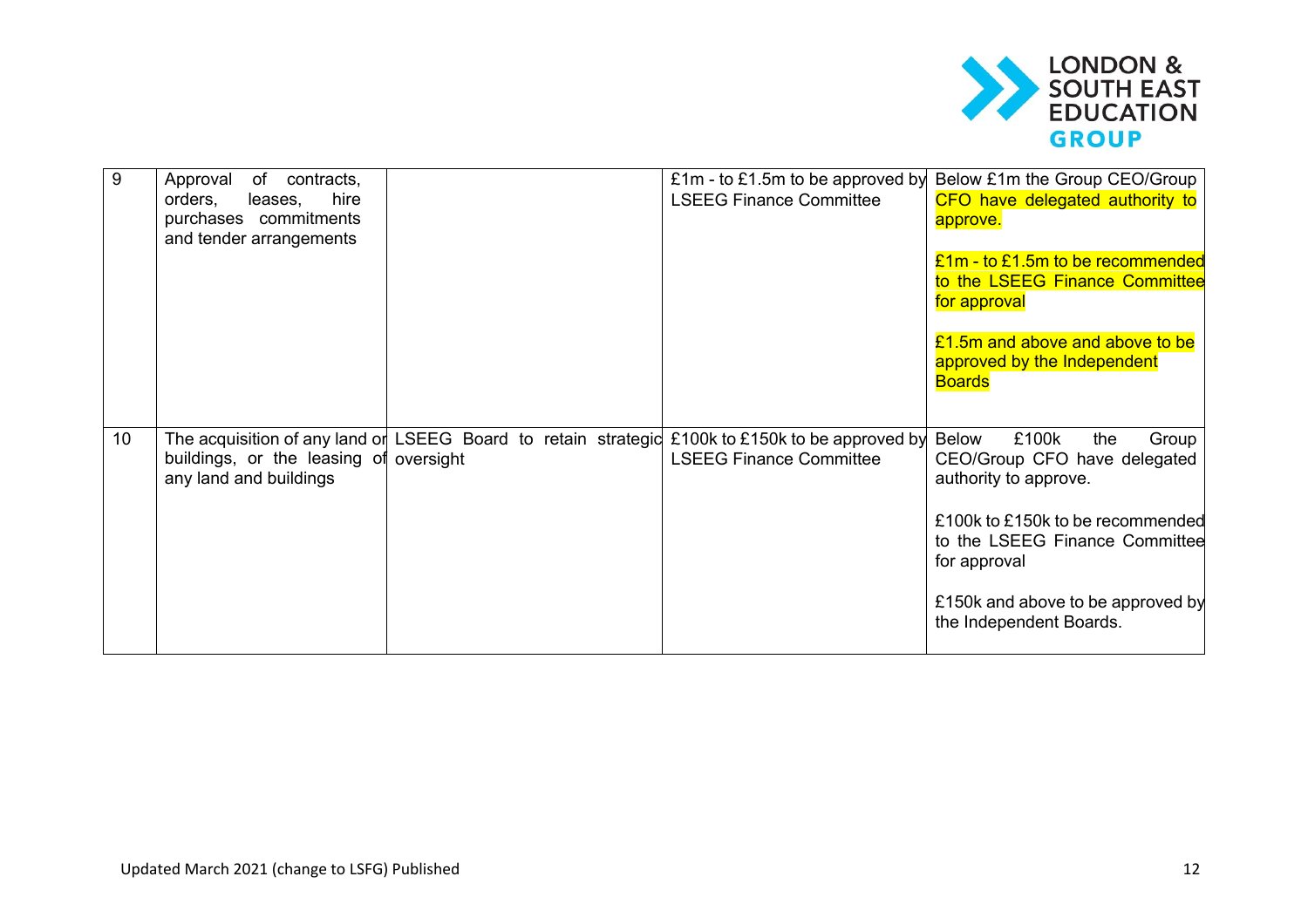

| 11 | The disposal of any assets                                                                                                                                                                                             | LSEEG Board to retain strategic £100k to £150k to be approved by<br>oversight. | <b>LSEEG Finance Committee</b>                                                                            | £100k<br><b>Below</b><br>the<br>Group<br>CEO/Group CFO have delegated<br>authority to approve.                                                                 |
|----|------------------------------------------------------------------------------------------------------------------------------------------------------------------------------------------------------------------------|--------------------------------------------------------------------------------|-----------------------------------------------------------------------------------------------------------|----------------------------------------------------------------------------------------------------------------------------------------------------------------|
|    |                                                                                                                                                                                                                        |                                                                                |                                                                                                           | £100k to £150k to be recommended<br>to the LSEEG Finance Committee<br>for approval                                                                             |
|    |                                                                                                                                                                                                                        |                                                                                |                                                                                                           | £150k and above to be approved by<br>the Independent Boards.                                                                                                   |
| 12 | The Property Strategy.                                                                                                                                                                                                 | LSEEG Board to retain strategic<br>oversight.                                  | <b>LSEEG Finance Committee to</b><br>monitor                                                              | LSEC Board to approve including<br>LSEAT property strategy as the<br>LSEC Board is the sponsor of<br>LSEAT.                                                    |
| 13 | Any lending,<br>short-term<br>facilities<br>overdraft<br>or<br>and, in<br>arrangements<br>connection<br>with such<br>granting<br>borrowing,<br>securities<br>giving<br>or<br>guarantees,<br>charges or<br>indemnities. |                                                                                | Short-term<br>facilities<br>and<br>overdraft arrangements to be<br>approved by LSEEG Finance<br>Committee | Each independent Board<br>to<br>approve.<br>The Group CEO/Group CFO<br>have delegated authority to draw<br>down and operate approved<br>short term facilities. |
| 14 | The Bankers used by the<br>Group.                                                                                                                                                                                      |                                                                                | <b>LSEEG Finance Committee to</b><br>make recommendations to the<br>Independent Boards                    | Independent Boards to approve.                                                                                                                                 |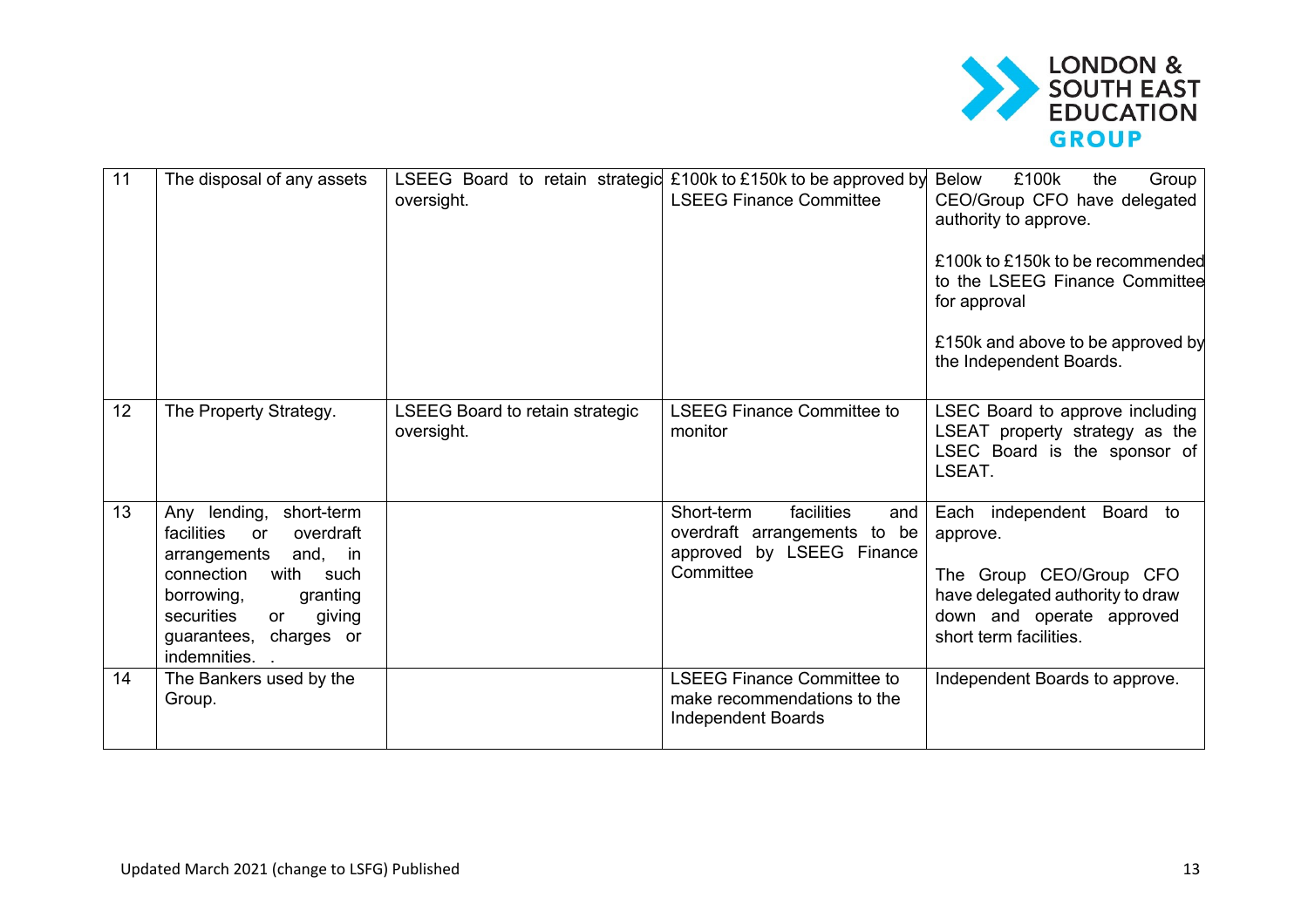

| 15 | Establishing and regulating<br>any Trust Funds.                                                                                                                                   | LSEEG Board to retain strategic<br>oversight        | <b>LSEEG Finance Committee to</b><br>note any use of delegated<br>authority                                                  | The Group CEO/Group CFO have<br>delegated authority to approve.<br>Any use of such delegated authority<br>to be reported to the LSEAT Board<br>and or LSEEG Finance Committee                   |
|----|-----------------------------------------------------------------------------------------------------------------------------------------------------------------------------------|-----------------------------------------------------|------------------------------------------------------------------------------------------------------------------------------|-------------------------------------------------------------------------------------------------------------------------------------------------------------------------------------------------|
| 16 | Establishing, terminating,<br>selling any company or<br>joint venture company.<br>Any loan, investment or<br>decrease in share capital<br>of<br>these<br>any<br>in.<br>companies. | LSEEG Board to retain strategic<br>oversight        | <b>LSEEG Finance Committee to</b><br>propose recommendations for<br>independent Boards to approve                            | Independent Boards to approve                                                                                                                                                                   |
| 17 | The Salary Scales and Pay<br>Awards for Staff.                                                                                                                                    | LSEEG Board to retain strategic<br>oversight        | <b>LSEEG Finance Committee to</b><br>monitor                                                                                 | Framework for setting the pay of<br>staff to be approved<br>by the<br>independent Boards.<br>Pay awards to be approved by<br>independent<br><b>Boards</b><br>through<br>approving their budget. |
| 18 | Severance payments to<br>Senior Post Holders and<br><b>Group Executive</b>                                                                                                        | <b>LSEEG Board to retain</b><br>strategic oversight | <b>LSEEG Search &amp; Remuneration</b><br>Committee to consider and to<br>make recommendations to the<br>Independent Boards. | Independent Boards to approve<br>severance payments to Senior<br>Post Holders and Group Executive<br>their contract of<br>based on<br>employment                                                |
| 19 | Severance payments for all<br>other staff                                                                                                                                         | <b>LSEEG Board to retain</b><br>strategic oversight | <b>LSEEG Finance approval for any</b><br>severance payment in excess of<br>£50k                                              | The Group CEO/Group CFO have<br>delegated authority to approve up<br>to £50k                                                                                                                    |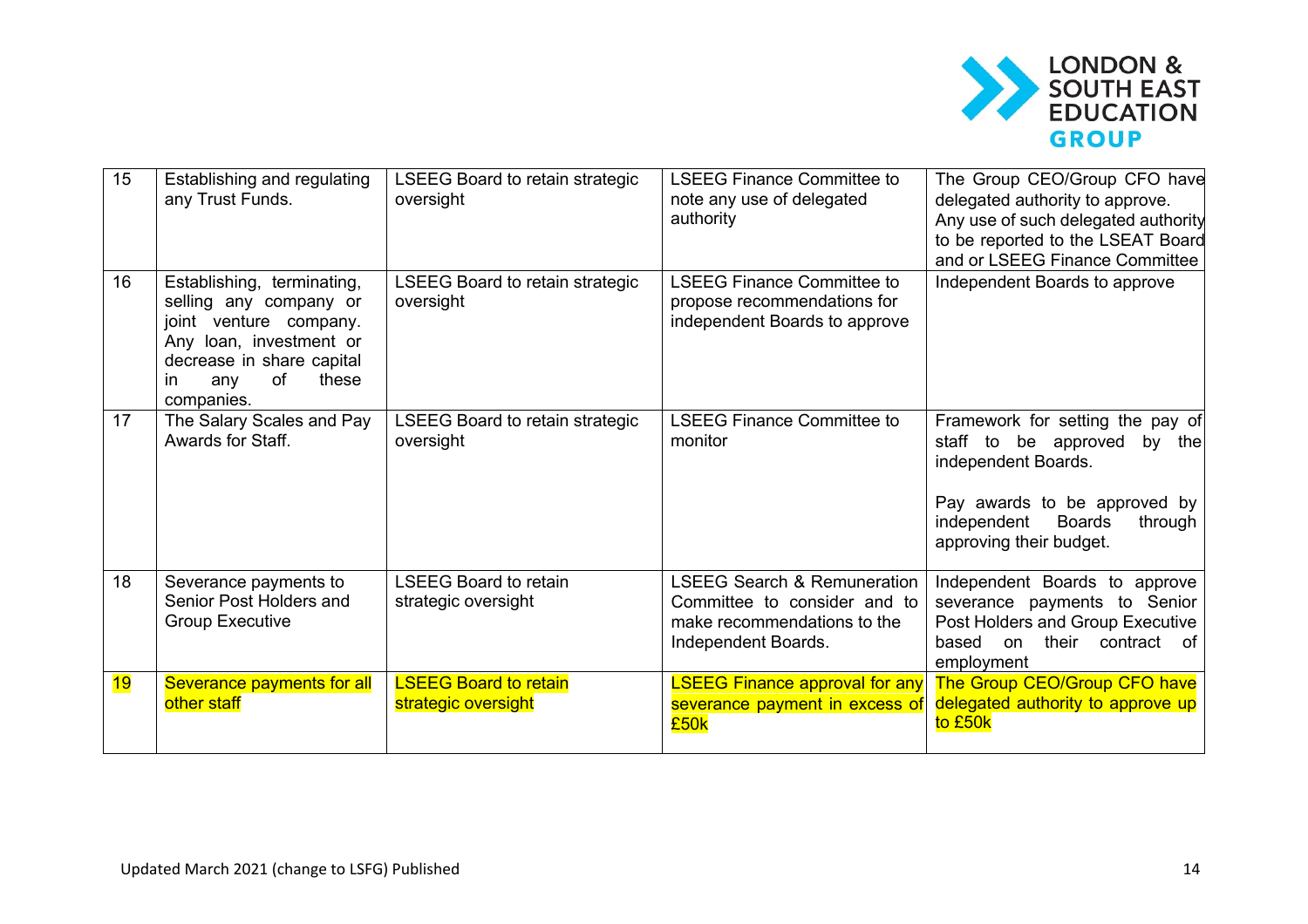

| 20 | Expenses claims and credit LSEEG Board to retain<br>card logs of the Principal $\&$ strategic oversight<br>CEO. |                                              | Chair of Group Board/LSEC<br>Corporation and the Clerk have<br>delegated authority to approve<br>these |
|----|-----------------------------------------------------------------------------------------------------------------|----------------------------------------------|--------------------------------------------------------------------------------------------------------|
| 21 | Expenses claims of<br>Governors.                                                                                | LSEEG Board to retain<br>strategic oversight | <b>Clerk</b><br>Corporation<br>has<br>to<br>delegated authority to approve<br>these                    |

#### **Non-Compliance or Non-Performance Issues:**

The ultimate accountability on financial performance against the proposed strategy and financial KPIs rests with the Group Board.

The Group Finance Committee has the responsibility to monitor financial performance of the Group and the individual organisations that make up the Group.

The Group CEO and Group CFO to have delegated authority to act on behalf of the Group Finance Committee to ensure the proposed strategy and financial KPIs are met.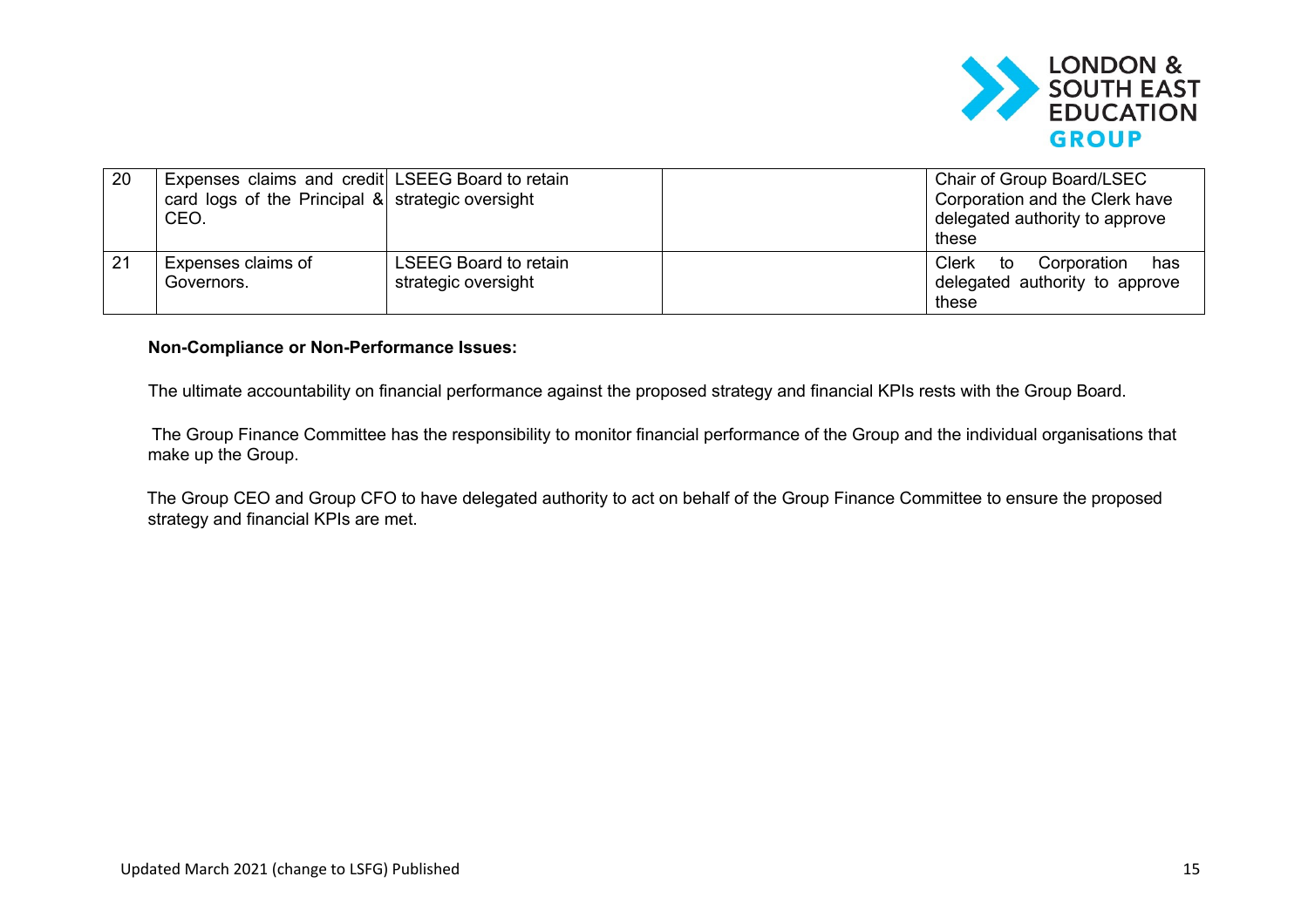

# **LONDON & SOUTH EAST EDUCATION GROUP SCHEME OF DELEGATION AUDIT MATTERS**

|                | <b>Audit Decision</b>                                                                                                        | <b>LSEEG</b><br><b>Board</b>                                                                                                            | <b>LSEEG Audit Committee</b>                                                                                      | <b>Independent Boards</b>                                                                                                                                          |
|----------------|------------------------------------------------------------------------------------------------------------------------------|-----------------------------------------------------------------------------------------------------------------------------------------|-------------------------------------------------------------------------------------------------------------------|--------------------------------------------------------------------------------------------------------------------------------------------------------------------|
|                | Appointment, continuance<br>and remuneration of internal<br>auditors                                                         | LSEEG Board to retain strategic<br>oversight                                                                                            | <b>LSEEG</b><br>Committee<br>Audit<br>tol<br>approve                                                              | Boards<br>Independent<br>delegate<br>to<br>the LSEEG<br>approval to<br>Audit<br>Committee                                                                          |
| $\overline{2}$ | Annual Internal Audit Plan &<br>Strategy                                                                                     | LSEEG Board to retain strategic<br>oversight                                                                                            | <b>LSEEG</b><br>Committee<br>Audit<br>tol<br>review and approve                                                   | Independent Boards to approve.                                                                                                                                     |
| 3              | Review of performance of<br>internal audit service and<br>establishment of annual<br>performance indicators for<br>next year | LSEEG Board to retain strategic<br>oversight                                                                                            | LSEEG<br>Committee<br>Audit<br>to<br>conduct reviews                                                              | To note through the minutes of the<br><b>LSEEG Audit Committee</b>                                                                                                 |
| 4              | Internal Audit Annual Report                                                                                                 | LSEEG<br>Board<br>receive<br>to<br>an<br>overall annual summary of the<br>Internal Audit opinions for each of<br>the independent Boards | <b>LSEEG Audit Committee to</b><br>review and to make<br>recommendations<br>to<br>independent Boards for approval | Each independent Board to approve<br>their Annual Audit Report                                                                                                     |
| 5              | Audit actions Tracker Report<br>on previous<br>recommendations                                                               | LSEEG Board to retain strategic<br>oversight                                                                                            | <b>LSEEG</b><br>Committee<br>Audit<br>to<br>review                                                                | To note through the minutes of the<br><b>LSEEG Audit Committee</b>                                                                                                 |
| 6              | Appointment and<br><b>Remuneration of Financial</b><br><b>Statement &amp; Regularity</b><br>Auditor                          | LSEEG Board to retain strategic<br>oversight                                                                                            | <b>LSEEG</b><br>Audit<br>Committee<br>to<br>approve                                                               | Independent Boards to delegate<br>approval to the LSEEG Audit<br><b>Committee. External Auditors</b><br>appointment for LSEAT to be<br>appointed by LSEAT Members. |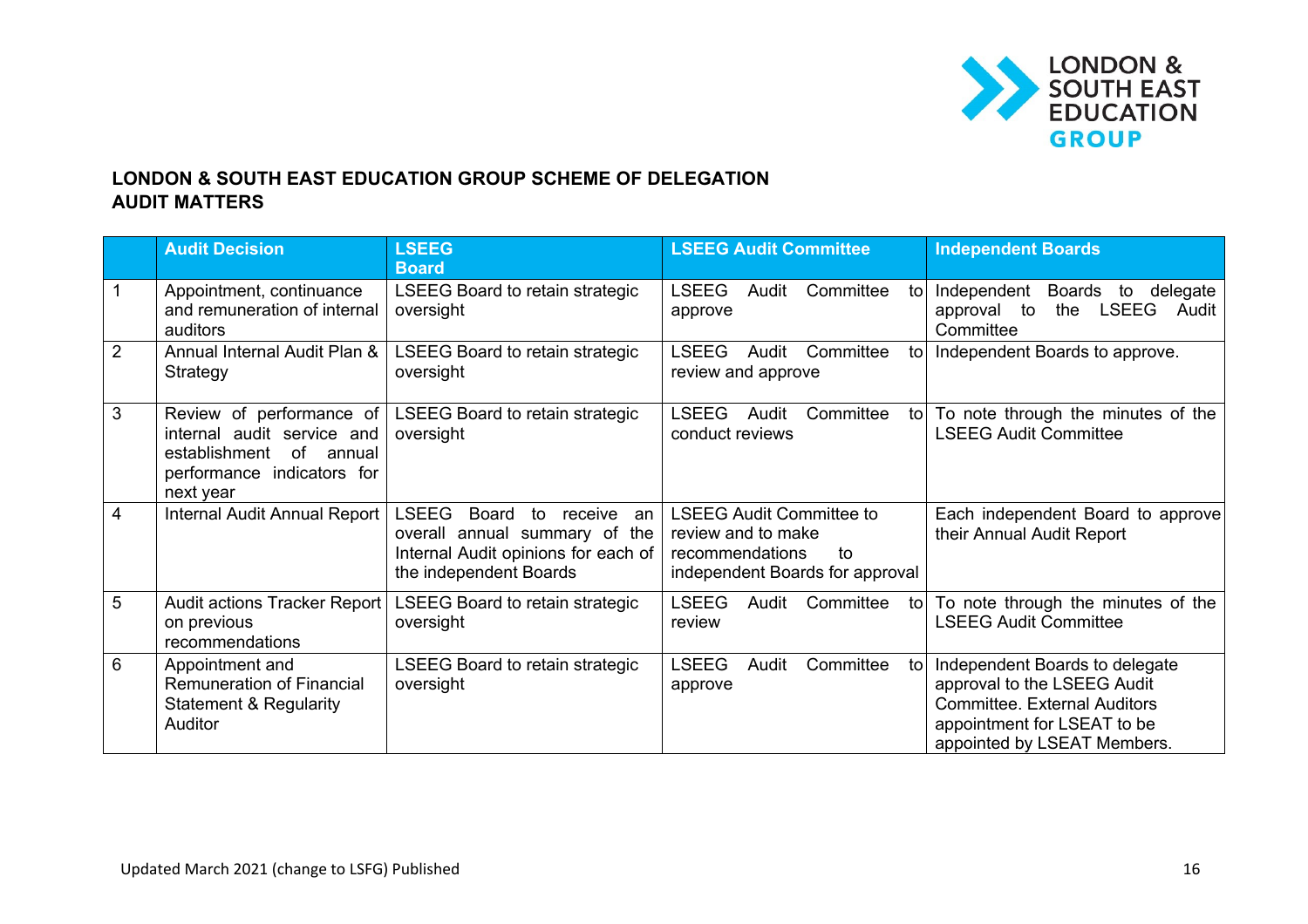

| 7  | <b>Financial Statement Audit</b><br>Plan                                                                                                                                                                                                                                   | LSEEG Board to retain strategic<br>oversight                                                                                                                | Make recommendations                                                                                                             | To approve internal audit<br>plan<br>through the minutes of LSEEG Audit<br>Committee                                                                                                                                                                                                                                                                                                                                                         |
|----|----------------------------------------------------------------------------------------------------------------------------------------------------------------------------------------------------------------------------------------------------------------------------|-------------------------------------------------------------------------------------------------------------------------------------------------------------|----------------------------------------------------------------------------------------------------------------------------------|----------------------------------------------------------------------------------------------------------------------------------------------------------------------------------------------------------------------------------------------------------------------------------------------------------------------------------------------------------------------------------------------------------------------------------------------|
| 8  | <b>Regularity Self Assessment</b><br>Questionnaire                                                                                                                                                                                                                         | LSEEG Board to retain strategic<br>oversight                                                                                                                | <b>LSEEG</b><br>Audit<br>Committee<br>tol<br>review and approve                                                                  | Independent Boards to approve on<br>recommendation from LSEEG Audit<br>Committee                                                                                                                                                                                                                                                                                                                                                             |
| 9  | Post Audit Management<br>Letter                                                                                                                                                                                                                                            | LSEEG Board to retain strategic<br>oversight                                                                                                                | <b>LSEEG</b><br>Audit<br>Committee<br>tol<br>review                                                                              | To approve when approving the<br><b>Financial Statements</b>                                                                                                                                                                                                                                                                                                                                                                                 |
| 10 | Letters of Representation                                                                                                                                                                                                                                                  | LSEEG Board to retain strategic<br>oversight                                                                                                                | <b>LSEEG</b><br>Audit<br>Committee<br>to<br>review                                                                               | To approve when approving the<br><b>Financial Statements</b>                                                                                                                                                                                                                                                                                                                                                                                 |
| 11 | <b>Financial Statements</b>                                                                                                                                                                                                                                                | LSEEG Board to be notified of the<br>year-end financial position of each<br>of the subsidiary parts that make<br>up LSEEG                                   | <b>LSEEG Audit Committee to</b><br>consider and recommend for<br>approval the financial statements<br>to the independent Boards. | Each independent Board to approve<br>their Financial Statements                                                                                                                                                                                                                                                                                                                                                                              |
| 12 | <b>Group Audit Committee</b><br><b>Annual Report:</b><br>submit an<br>annual<br>To:<br>written report to each of<br>the Independent Boards to<br>include the Committee's<br>opinion on the:<br>$\triangleright$ Adequacy and<br>effectiveness of the<br>audit arrangements | LSEEG Board to receive<br>an<br>overall annual summary of the<br>LSEEG Audit Committee annual<br>for<br>of<br>each<br>the<br>opinions<br>independent Boards | <b>LSEEG</b><br>Committee<br>Audit<br>to<br>and<br>review<br>recommend<br>for<br>the independent<br>approval to<br><b>Boards</b> | Each independent Board to receive<br>the LSEEG Audit Committee Annual<br>Opinion and for each Independent<br>Boards to confirm that it has an<br>adequate and effective framework for<br>governance, risk management and<br>control, and has fulfilled its statutory<br>responsibility for "the effective and<br>efficient use of resources,<br>the<br>solvency of the institution and the<br>body and the safeguarding of their<br>assets". |